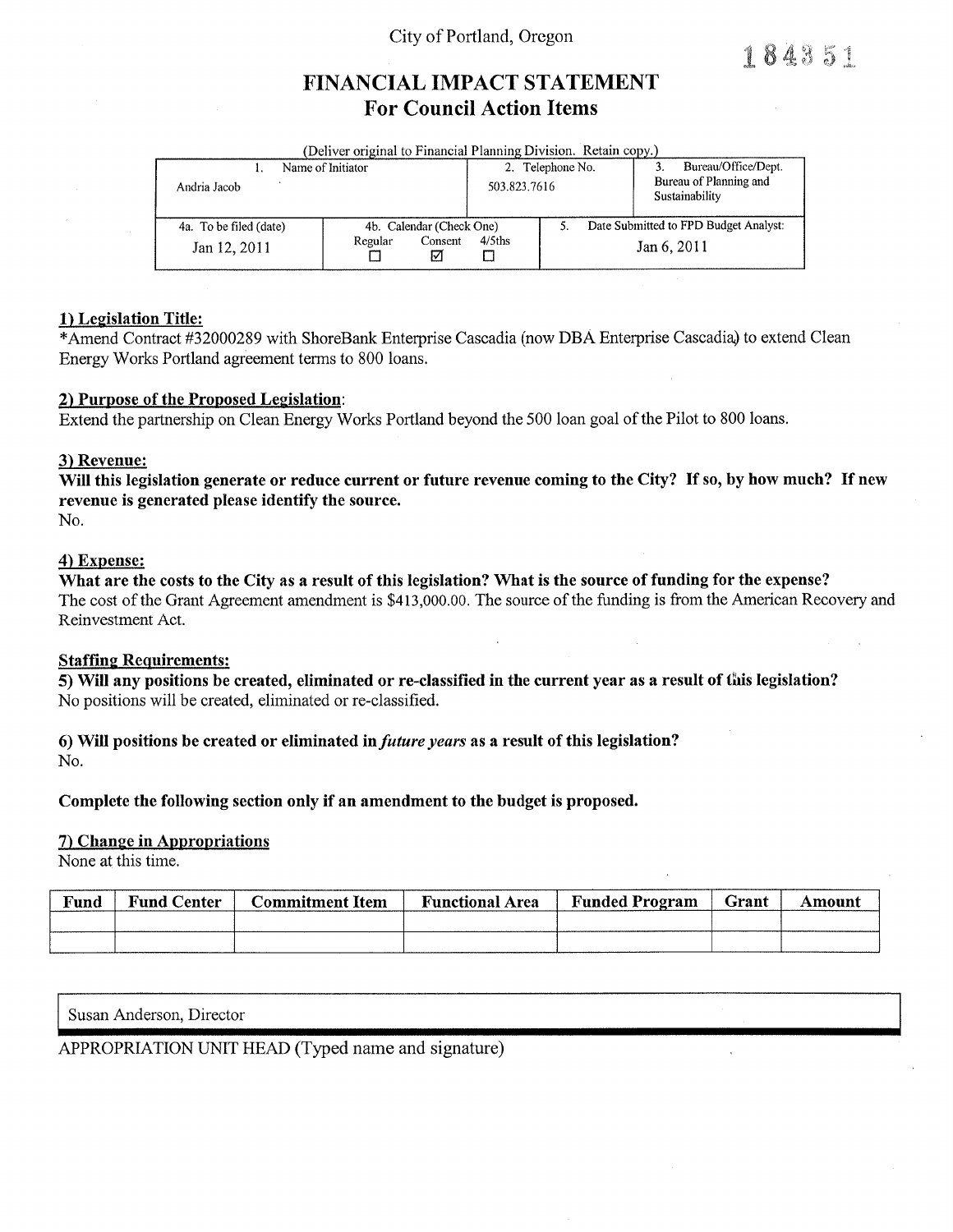

City of Portland Bureau of

# Planning and Sustainability

Sam Adams, Mayor Susan Anderson, Director

### Planning

190O S.W. 4th Ave., Ste. 7100 Portland, OR 97201 -<sup>5350</sup> Phone 503-823-7700 FAX 503-823-7800 TTY 503-823-6868

### Sustainability

721 N.W. 9th Ave., ste. 195 Portland, OR 97209-3447 Phone 503-823-7222

FAX 503-823-5311 TTY 503-823-6868

www.portlandonline.com/bps

An equal opportunity employer **(c)** Printed on recycled paper

# STAFF REPORT:

- 1. Ordinance Title: \*Amend Contract #32000289 with ShoreBank Enterprise Cascadia (now DBA Enterprise Cascadia) to extend Clean Energy Works Portland agreement terms to 800 loans. (Ordinance)
- 2. Contact Name, Department, & Phone Number: Andria Jacob, Bureau of Planning and Sustainability, 503.823.7616

**3.** Requested Council Date: January 12, 2011

# Consent Agenda Item:  $\overline{XX}$  or Regular Agenda Item:

Explain why this does or does not require a presentation or Council discussion:

This amendment will extend Ordinance 183400 adopted by council on Dec 16,2009, authorizing a grant agreement with Enterprise Cascadia (now DBA Enterprise Cascadia) to implement the Clean Energy Works Portland program. This is also related to Ordinance 183037 that was presented to and adopted by Council on July 29,2009. This contract amendment allows the program to continue carrying out the programmatic goals indentified in the previous resolutions and ordinances.

## Emergency Item (answer below): \_\_\_XX\_\_\_\_or Non-Emergency Item: \_\_\_

If emergency, why does this need to take effect immediately:

The contract with Enterprise Cascadia is about to expire and needs to be extended to prevent disruption of program delivery.

# 4. History of Agenda ltem/Background:

Since fall 2008, Portland has been working with utilities, labor organizations, and the Energy Trust of Oregon to develop a program that will provide homeowners with easy access to low-interest financing for energy improvements to their homes. The program responds to the immediate need both to create local jobs and to respond to the rising urgency of climate change.

The Clean Energy Works Portland program is a major partnership involving the City, the Energy Trust of Oregon, Enterprise Cascadia, NW Natural, Pacific Power, PGE, Worksystems, Inc., and Multnomah County, among others.

In its current pilot phase, Clean Energy Works Portland established a loan fund that pays for the upfront cost of installing energy-efficiency improvements to homes, with the loan repaid over time on the homeowners' utility bill. Because the home will use less energy, the savings partly cover the cost of repaying the loan. Once the loan is paid off, the homeowner keeps all of the savings, while enjoying the benefits of a more comfortable, healthier home. The local economy as a whole benefits as well, since spending dollars on anything other than energy keeps dollars recirculating in the local economy to a greater extent, supporting local jobs. Finally, the reduction in energy use results in lower carbon emissions, moving the City toward its climate-protection goals.